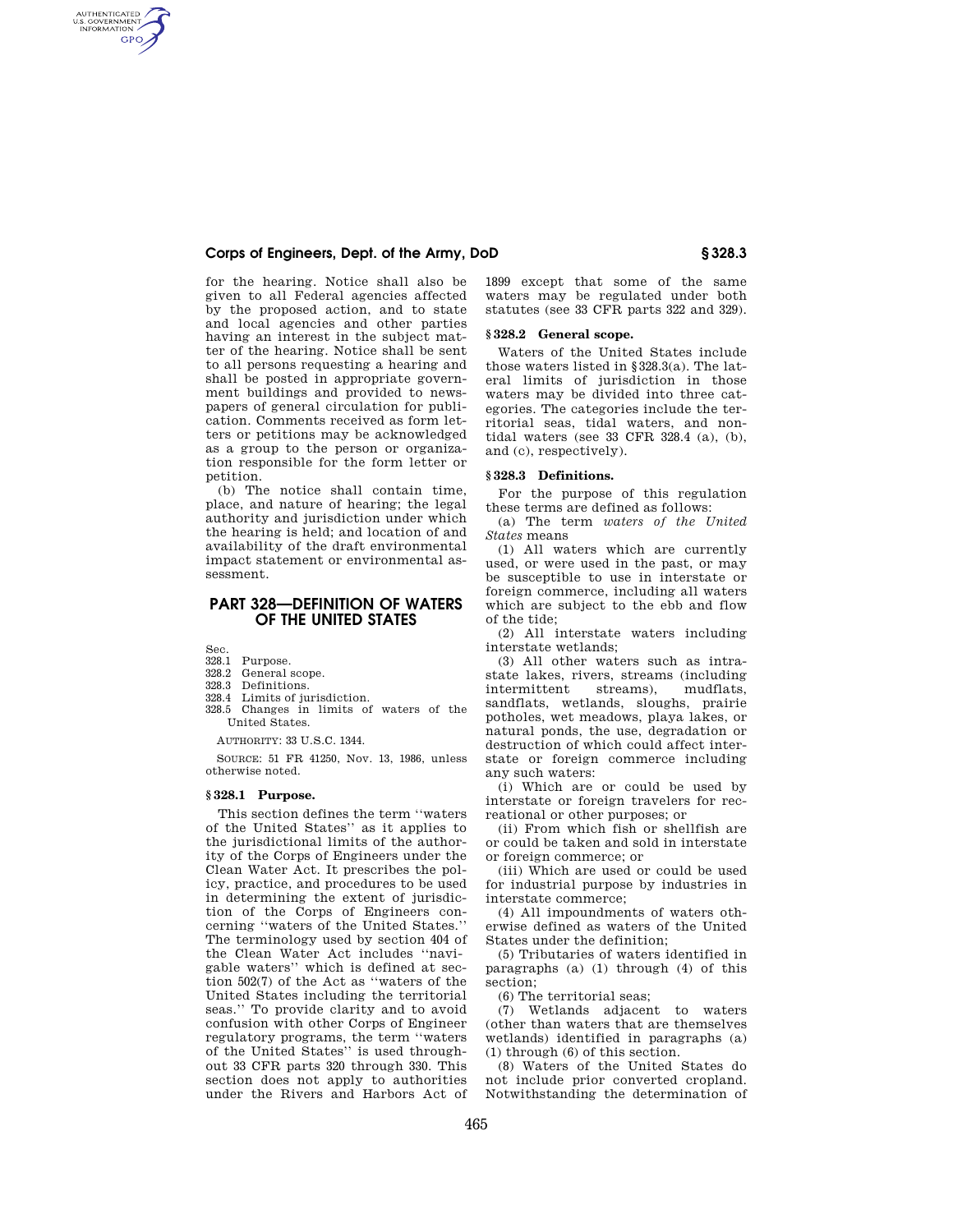an area's status as prior converted cropland by any other Federal agency, for the purposes of the Clean Water Act, the final authority regarding Clean Water Act jurisdiction remains with EPA.

Waste treatment systems, including treatment ponds or lagoons designed to meet the requirements of CWA (other than cooling ponds as defined in 40 CFR 423.11(m) which also meet the criteria of this definition) are not waters of the United States.

(b) The term *wetlands* means those areas that are inundated or saturated by surface or ground water at a frequency and duration sufficient to support, and that under normal circumstances do support, a prevalence of vegetation typically adapted for life in saturated soil conditions. Wetlands generally include swamps, marshes, bogs, and similar areas.

(c) The term *adjacent* means bordering, contiguous, or neighboring. Wetlands separated from other waters of the United States by man-made dikes or barriers, natural river berms, beach dunes and the like are ''adjacent wetlands.''

(d) The term *high tide line* means the line of intersection of the land with the water's surface at the maximum height reached by a rising tide. The high tide line may be determined, in the absence of actual data, by a line of oil or scum along shore objects, a more or less continuous deposit of fine shell or debris on the foreshore or berm, other physical markings or characteristics, vegetation lines, tidal gages, or other suitable means that delineate the general height reached by a rising tide. The line encompasses spring high tides and other high tides that occur with periodic frequency but does not include storm surges in which there is a departure from the normal or predicted reach of the tide due to the piling up of water against a coast by strong winds such as those accompanying a hurricane or other intense storm.

(e) The term *ordinary high water mark*  means that line on the shore established by the fluctuations of water and indicated by physical characteristics such as clear, natural line impressed on the bank, shelving, changes in the character of soil, destruction of terres-

**§ 328.4 33 CFR Ch. II (7–1–12 Edition)** 

trial vegetation, the presence of litter and debris, or other appropriate means that consider the characteristics of the surrounding areas.

(f) The term *tidal waters* means those waters that rise and fall in a predictable and measurable rhythm or cycle due to the gravitational pulls of the moon and sun. Tidal waters end where the rise and fall of the water surface can no longer be practically measured in a predictable rhythm due to masking by hydrologic, wind, or other effects.

[51 FR 41250, Nov. 13, 1986, as amended at 58 FR 45036, Aug. 25, 1993]

# **§ 328.4 Limits of jurisdiction.**

(a) *Territorial Seas.* The limit of jurisdiction in the territorial seas is measured from the baseline in a seaward direction a distance of three nautical miles. (See 33 CFR 329.12)

(b) *Tidal waters of the United States.*  The landward limits of jurisdiction in tidal waters:

(1) Extends to the high tide line, or

(2) When adjacent non-tidal waters of the United States are present, the jurisdiction extends to the limits identified in paragraph (c) of this section.

(c) *Non-tidal waters of the United States.* The limits of jurisdiction in non-tidal waters:

(1) In the absence of adjacent wetlands, the jurisdiction extends to the ordinary high water mark, or

(2) When adjacent wetlands are present, the jurisdiction extends beyond the ordinary high water mark to the limit of the adjacent wetlands.

(3) When the water of the United States consists only of wetlands the jurisdiction extends to the limit of the wetland.

### **§ 328.5 Changes in limits of waters of the United States.**

Permanent changes of the shoreline configuration result in similar alterations of the boundaries of waters of the United States. Gradual changes which are due to natural causes and are perceptible only over some period of time constitute changes in the bed of a waterway which also change the boundaries of the waters of the United States. For example, changing sea levels or subsidence of land may cause